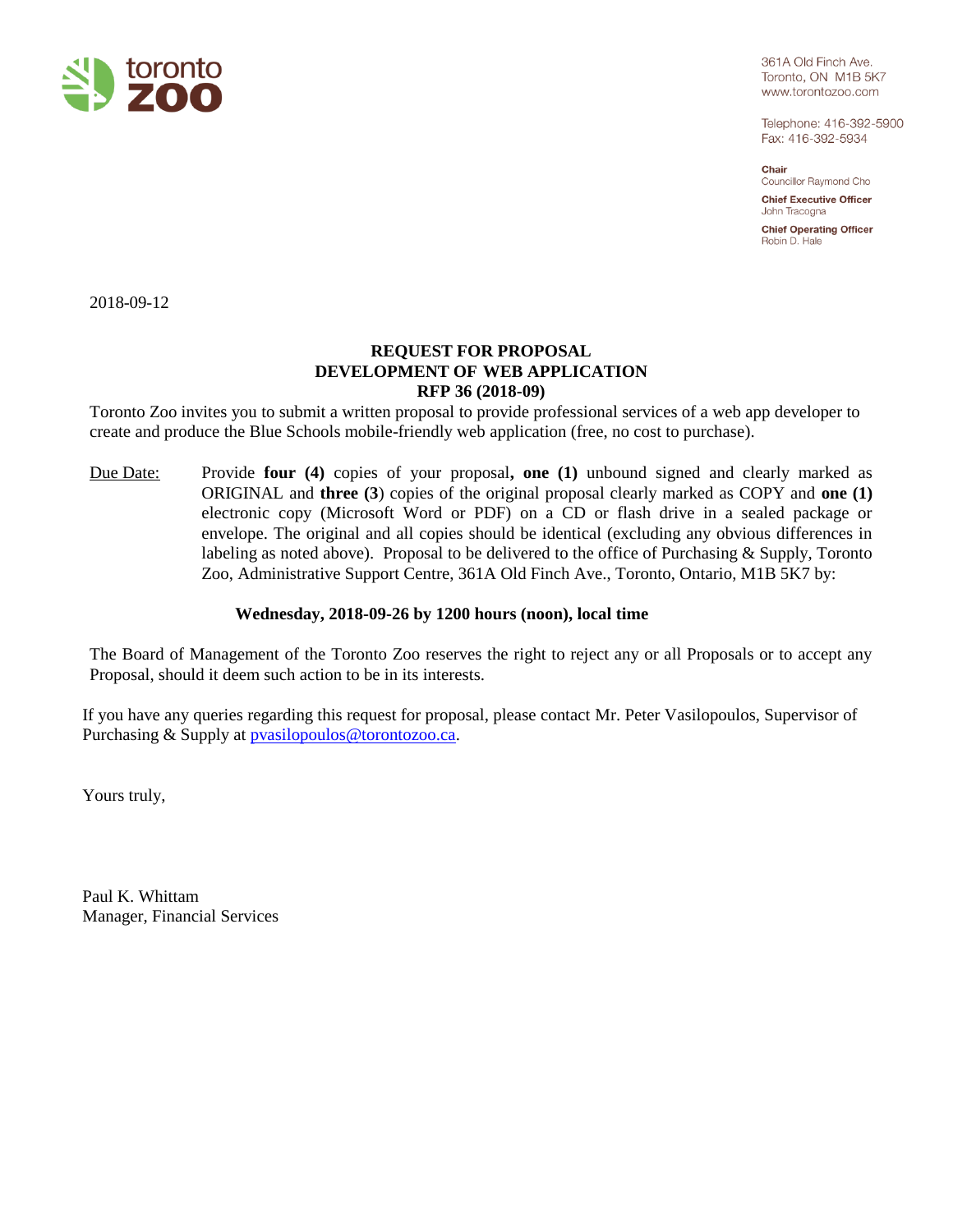# **Table of Contents**

| <b>SECTION</b>    | <b>SECTION DESCRIPTION</b>   | PAGE (S)       |
|-------------------|------------------------------|----------------|
| <b>RFP LETTER</b> | <b>Invitation Letter</b>     |                |
| <b>T.O.C.</b>     | Table of Contents            | 2              |
| 1.0               | Instructions                 | 3              |
| 2.0               | <b>General Terms</b>         | 4              |
| 3.0               | Background and Scope of Work | $\overline{4}$ |
| 4.0               | Schedule of Events           | 5              |
| 5.0               | Proposal Submission Content  | 6              |
| 6.0               | Proposal Evaluation Criteria | 6              |
| 7.0               | <b>Contract Requirements</b> | 8              |
| 8.0               | Terms & Conditions           | 9              |
| 9.0               | <b>Submission Forms</b>      | 14             |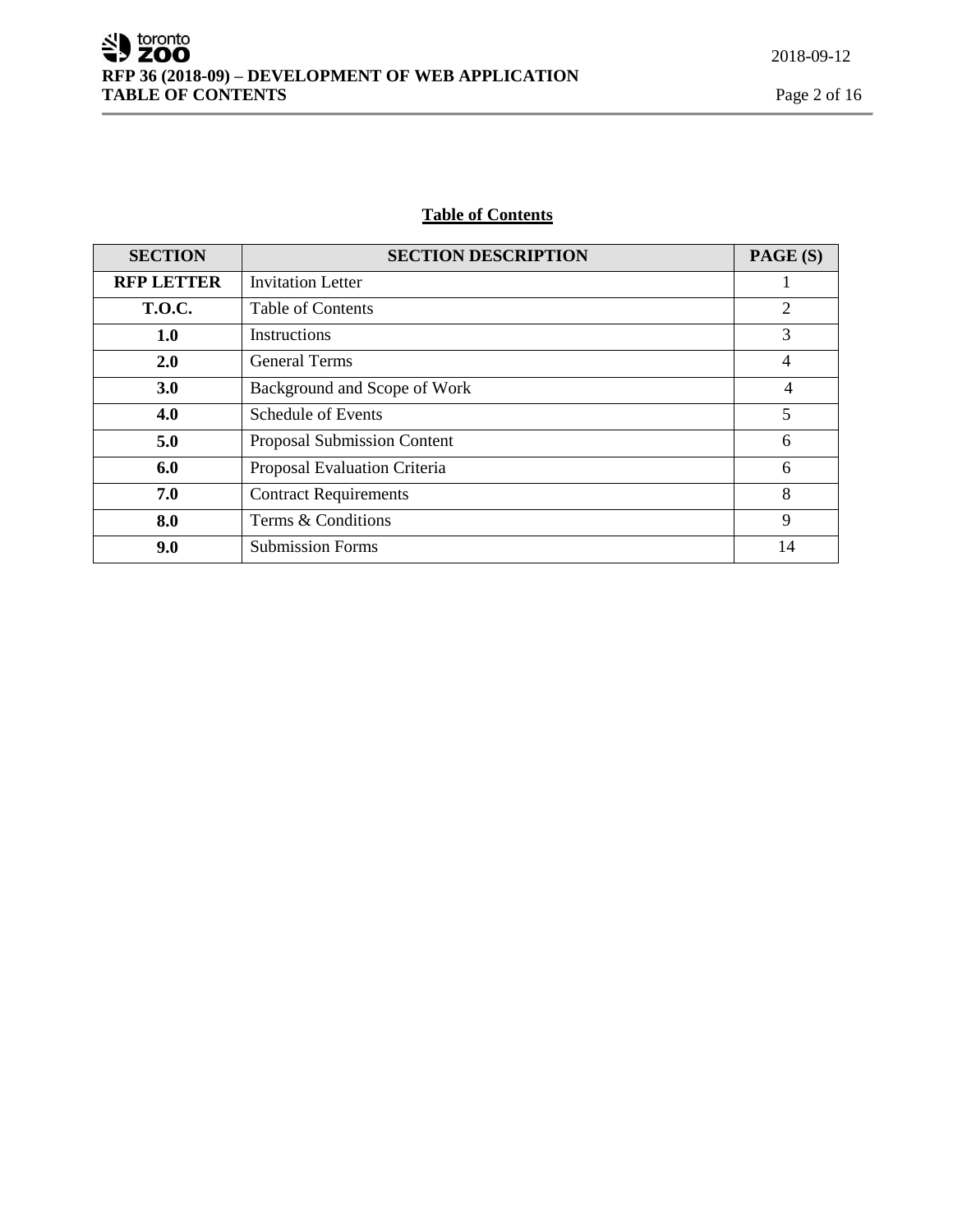# **1.0 INSTRUCTIONS**

- **1.1** Ensure that you have received all **16** pages of the RFP package.
- **1.2** Complete ALL FORMS by due date and time received on or before **Wednesday, 2018-09-26, by 1200 hours (noon) local time** or your Proposal will not be considered. Include signed copies of any addenda with your submission package.
- **1.3** Provide **four (4)** copies of your proposal**, one (1)** unbound signed and clearly marked as ORIGINAL and **three (3**) copies of the original proposal clearly marked as COPY and **one (1)** electronic copy (Microsoft Word or PDF) on a CD or flash drive in a sealed package or envelope. The original and all copies should be identical (excluding any obvious differences in labeling as noted above).
- **1.4** If the Toronto Zoo determines that an amendment is required to this RFQ, the Toronto Zoo representative will issue by email or post a written addendum on the Toronto Zoo Website that will form part of this RFQ. No amendment of any kind to the RFQ is effective unless it is provided by email or posted in a formal written addendum on the Toronto Zoo website. Upon submitting a Proposal, Proponents will be deemed to have received notice of all addenda and acknowledged on the submission form.
- **1.5** Proposals must not be submitted by facsimile or email.
- **1.6** Unless otherwise indicated herein, the prices stated are payable in Canadian Funds.
- **1.7** Show itemized cost of HST if applicable.
- **1.8** Use the attached submission label, when you submit your response in a sealed envelope or package and deliver to the Toronto Zoo.
- **1.9** Prices shall remain in effect for a period of ninety (90) days from the Proposal due date.
- **1.10** For any questions concerning the contract terms and conditions of this RFP, please contact:

Peter Vasilopoulos Supervisor, Purchasing & Supply Tel: 416-392-5916 Fax: 416-392-6711 E-mail: pvasilopoulos@torontozoo.ca

For any technical queries concerning the specifications of this RFP, please contact:

Mary Kate Whibbs, Aqua-Links Coordinator [mwhibbs@torontozoo.ca](mailto:mwhibbs@torontozoo.ca)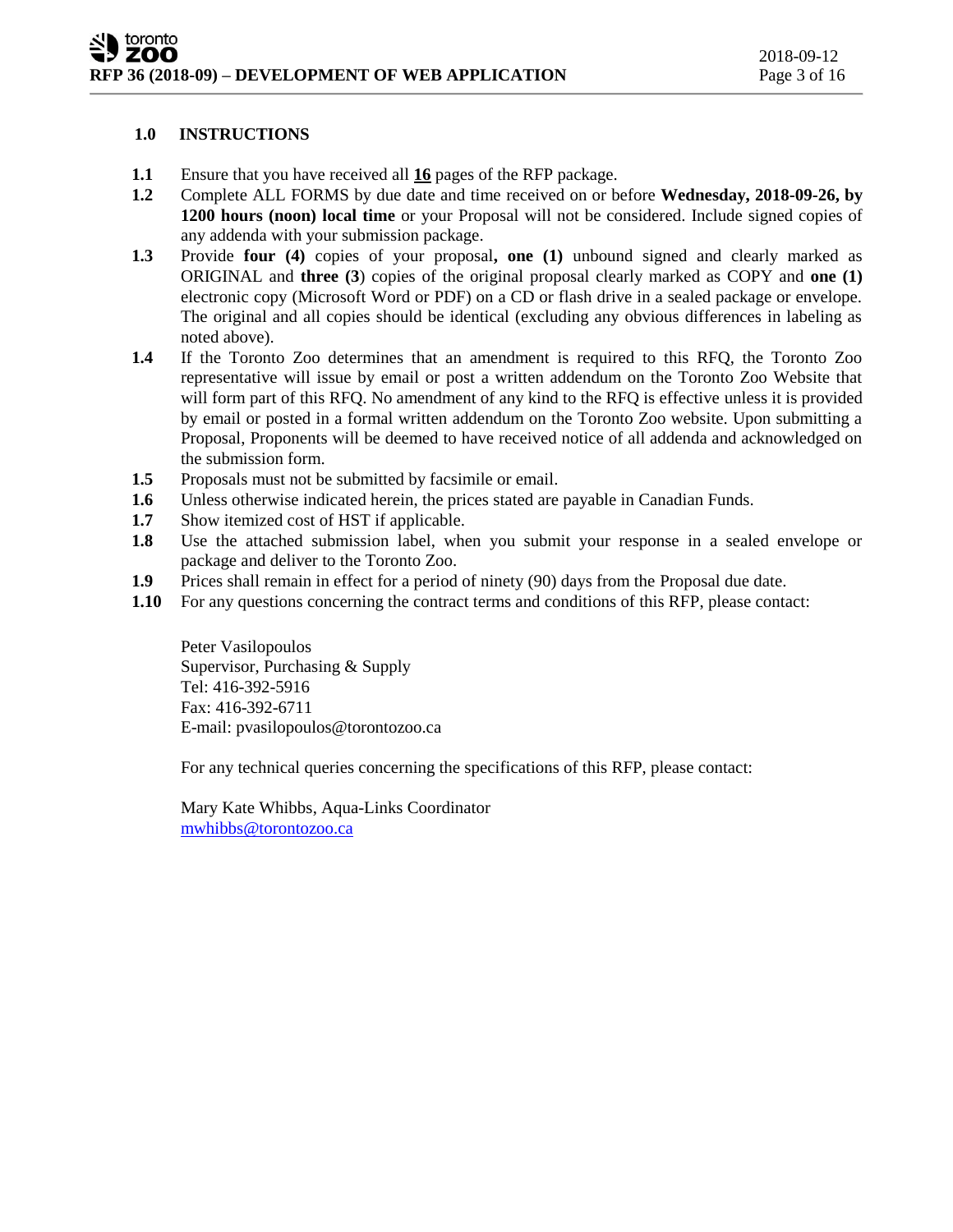### **2.0 GENERAL TERMS**

- 2.1 The following definitions will apply to this Request for Proposal and to any subsequent Contract:
	- 2.1.1 "**Board**" means the Board of Management of the Toronto Zoo;
	- 2.1.2 **"COO"** means the Chief Operating Officer of the Toronto Zoo;
	- 2.1.3 "**Consultant**" means the person, partnership or corporation contracting with the Board to provide the required Services;
	- 2.1.4 "**Contract**" means acceptance by the Toronto Zoo (by way of written acknowledgement, Agreement, Contract or Purchase Order) to furnish Services for money or other considerations;
	- 2.1.5 "**Contract Price**" means the price payable under the contract to the Consultant, being the Proposal Price eventually accepted by the Board of Management of the Toronto Zoo subject to any changes pursuant to the Contract Requirements;
	- 2.1.6 **"Preferred Proponent"** means the Proponent whose Proposal, as determined by Board staff through the evaluation analysis described in the RFP, provides the best overall value in meeting the Board's requirements, and may be recommended for award.
	- 2.1.7 **"Proponent"** means an individual or company that submits or intends to submit, a proposal in response to this Request for Proposal;
	- 2.1.8 "**Proposal Price**", "Contract" and "Contract Documents" have the meanings set out therefore in clauses contained in these documents;
	- 2.1.9 **"Request for Proposal (RFP)"** means the RFP document in its entirety, inclusive of any addenda that may be issued by the Toronto Zoo;
	- 2.1.10 "**Services" or "Work**" means everything that is necessary to be performed, furnished delivered by the Consultant to meet the Consultant's obligation under this Contract;
	- 2.1.11 **"Successful Proponent"** means the Preferred Proponent with whom the Board intends to negotiate an awarded Agreement.

# **3.0 BACKGROUND AND SCOPE**

### **BACKGROUND**

Toronto Zoo's Great Lakes Program delivers multiple outreach education programs focusing on local aquatic species at risk and the protection of aquatic ecosystems. These programs include in-class presentations by an aquatic biologist and educator, and an Atlantic salmon rear-and-release classroom hatchery program. The newest program under the Great Lakes Program umbrella, called Blue Schools, is a certification program that assists students and educators to conduct a water audit in their school, develop an action plan and then implement those actions to reduce water consumption in the school and beyond.

During the water audit process of the Blue Schools program students must collect data on water consumption throughout their school including the volume of water used by toilets and faucets, surface runoff, and the volume of water used for cleaning and swimming pools, to name a few examples. Feedback from pilot testing and from similar sister programs at other organizations has informed us that a web-based platform would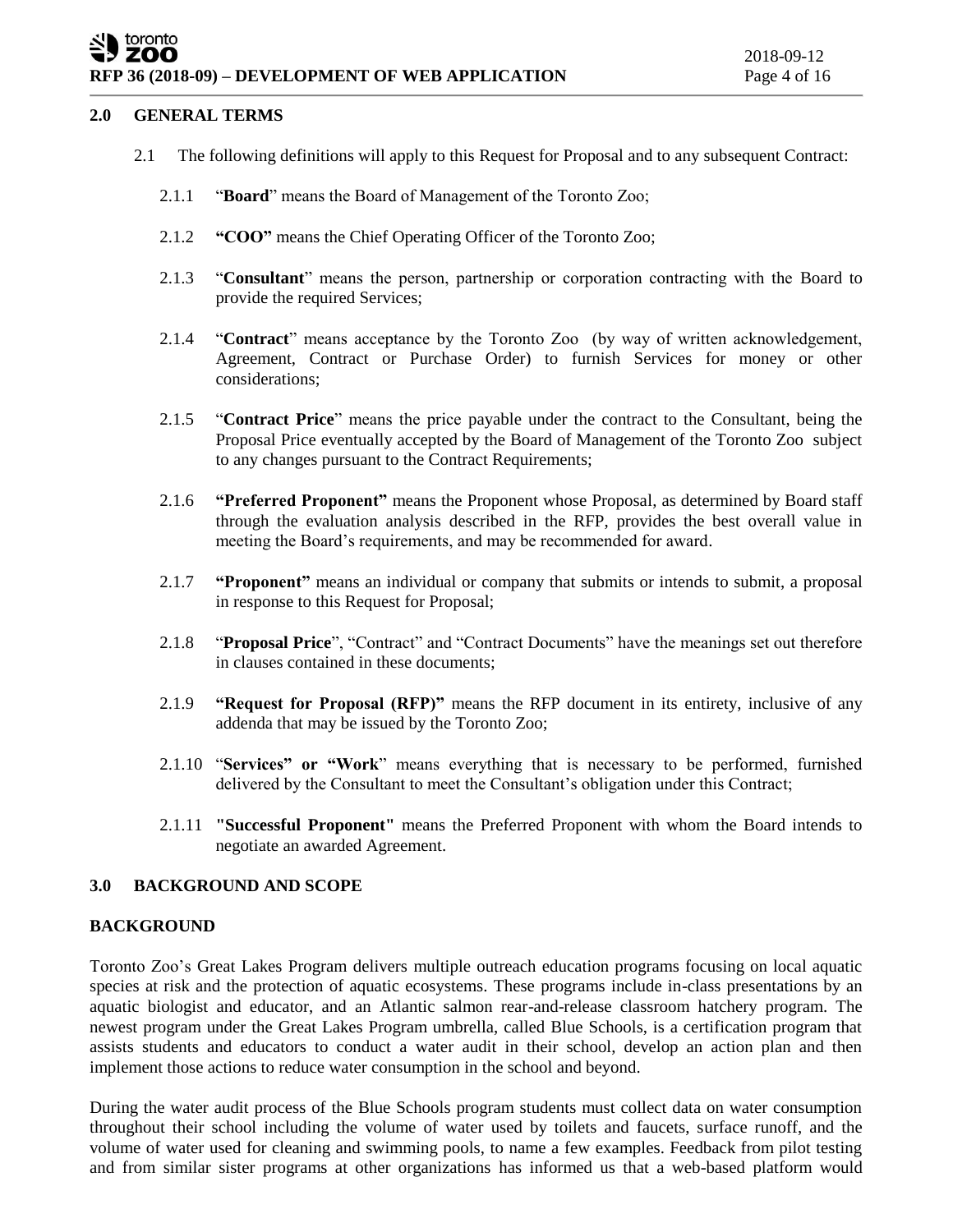## toronto ZOO **RFP 36 (2018-09) – DEVELOPMENT OF WEB APPLICATION** Page 5 of 16

significantly improve the data collection process for students and allow for increased data analysis opportunities compared to the current manual data collection using printed forms. Additionally, a web-based platform could allow program participants to develop their action plan and track action implementation with greater ease. In this initial phase of Blue Schools web-app development, a prototype with basic data entry capabilities will be developed and tested with select schools.

# **SCOPE OF WORK AND FUNCTIONALITY**

Toronto Zoo invites you to submit a written proposal to provide professional services of a web app developer to create, and produce a testable prototype of the Blue Schools mobile-friendly web application to assist with water audit data entry, which would be available to users free of charge.

The Blue Schools mobile-friendly web application will require the following features. The features listed below are a minimum requirement.

- a. Free, mobile-friendly web application developed for students to enter water audit data collected in their schools that will calculate total weekly and annual water-use in the school and allow students to download their results for future use.
- b. Users would be able to access and use the Blue Schools web application without a login or account.
- c. The mobile-friendly web application will also include resources to assist with the water audit process including but not limited to the Blue Schools Teacher's Guide
- d. The mobile-friendly web application will function on desktop computers and mobile devices such as smartphones and tablets.
- e. The mobile-friendly web application will be built with future expansion in mind including but not limited to the addition of user accounts, social networking elements and action plan tracking.

Ongoing support for the first year must be included with regards to bug fixes and OS updates. The amount of ongoing support and maintenance that will be required should be specified.

Proposals are required to include a clear explanation of how these features will be incorporated into a comprehensive, straight-forward and engaging user experience.

This project is funded through an RBC Environmental Donations and as a condition must be completed by August 31st, 2019.

All copies of all pages of the Proposal should be printed in duplex (i.e. on both sides of the pages) where possible.

# **4.0 SCHEDULE OF EVENTS:**

The following is a tentative schedule for the Legal Services process.

| <b>Pre-Award</b>                         |                    |
|------------------------------------------|--------------------|
| Release of RFP                           | 2018-09-12         |
| Proponents' Question Deadline            | 2018-09-17         |
| Submission Due                           | 2018-09-26         |
| Interviews, if necessary                 | Week of 2018-10-08 |
| Notification of Award By the Toronto Zoo | Week of 2018-10-15 |
| Post-Award                               |                    |
| Completion of web app development        | 2019-08-31         |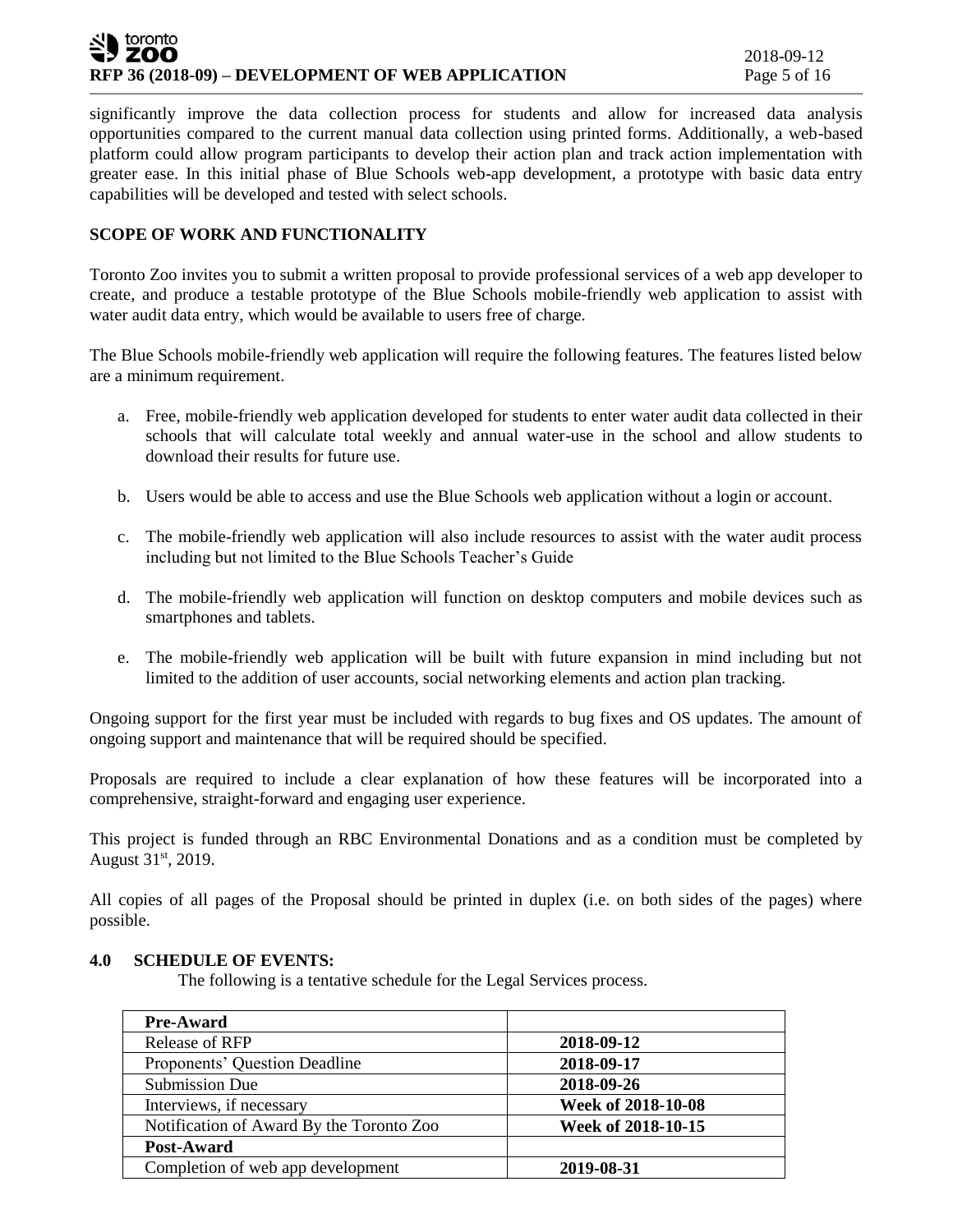### toronto **ZOO RFP 36 (2018-09) – DEVELOPMENT OF WEB APPLICATION** Page 6 of 16

The RFP process and project will be governed according to the above schedule or other schedule provided by the Consultant and approved by the COO. Although every attempt will be made to meet all dates listed, the Toronto Zoo reserves the right to modify any or all dates at its sole discretion. Appropriate notice of change will be provided, in writing, as soon as is feasible so that each Proponent will be given the same nonpreferential treatment.

# **5.0 PROPOSAL SUBMISSION CONTENT**

# 5.1 **Signed copy of the submission form**

# 5.2 **Solution Overview**

- a) Provide a summary/description of the product being built.
- b) Who will be involved in the project? Please provide a short description of the team including product management and development tools that will be used.
- c) What will the key features be? Please provide a short summary.
- d) What platforms will the solution be developed for? What systems are being built?

# 5.3 **Project Scope**

Provide a detailed scope of the project, which includes specific feature and functionality items that will be integrated into the solution.

# 5.4 **Project Timeline**

Provide a detailed project timeline including estimated start dates, schedule of activities, deliverables and resources to be used, taking note of the March 31<sup>st</sup>, 2017 completion date.

# 5.5 **Pricing Model**

Provide an estimated price based on your project scope. Please include a fee breakdown in relation to time and scope.

# 5.6 **Maintenance / Support Plan**

Provide a summary of the types of service level support plans that are offered and breakdown of services and costs.

# **6.0 PROPOSAL EVALUATION CRITERIA**

- 6.1 The Proponent is urged to ensure that its Proposal is submitted in the most favourable terms in order to reflect the best possible potential, since less than best potential could result in exclusion of the Proposal from further consideration.
- 6.2 The Agreement will not be awarded to the Proposal with the lowest cost, but rather, award shall be based on a combination of related expertise, prior project experience and price. Additionally, the Zoo may accept or reject any part of the Proponent's bid.
- 6.3 An Evaluation Team comprised of representatives designated by the Zoo will evaluate responses to the RFP.
- 6.4 There are three steps to the pre-defined evaluation process:
	- Step 1 Initial Review of Responses
	- Step 2 Evaluation of Submitted Proposals
	- Step 3 Evaluation of Presentations
- 6.5 Step 1 Initial Review of Responses

The Zoo will open only those Proposals received by the Proposal Deadline and time specified within this RFP. Immediately upon opening, the Zoo will review each Proposal for compliance with the instructions and conditions applicable to this RFP. The Zoo, at its option, may seek Proponent retraction and clarification of any discrepancy/contradiction found during its review of Proposals.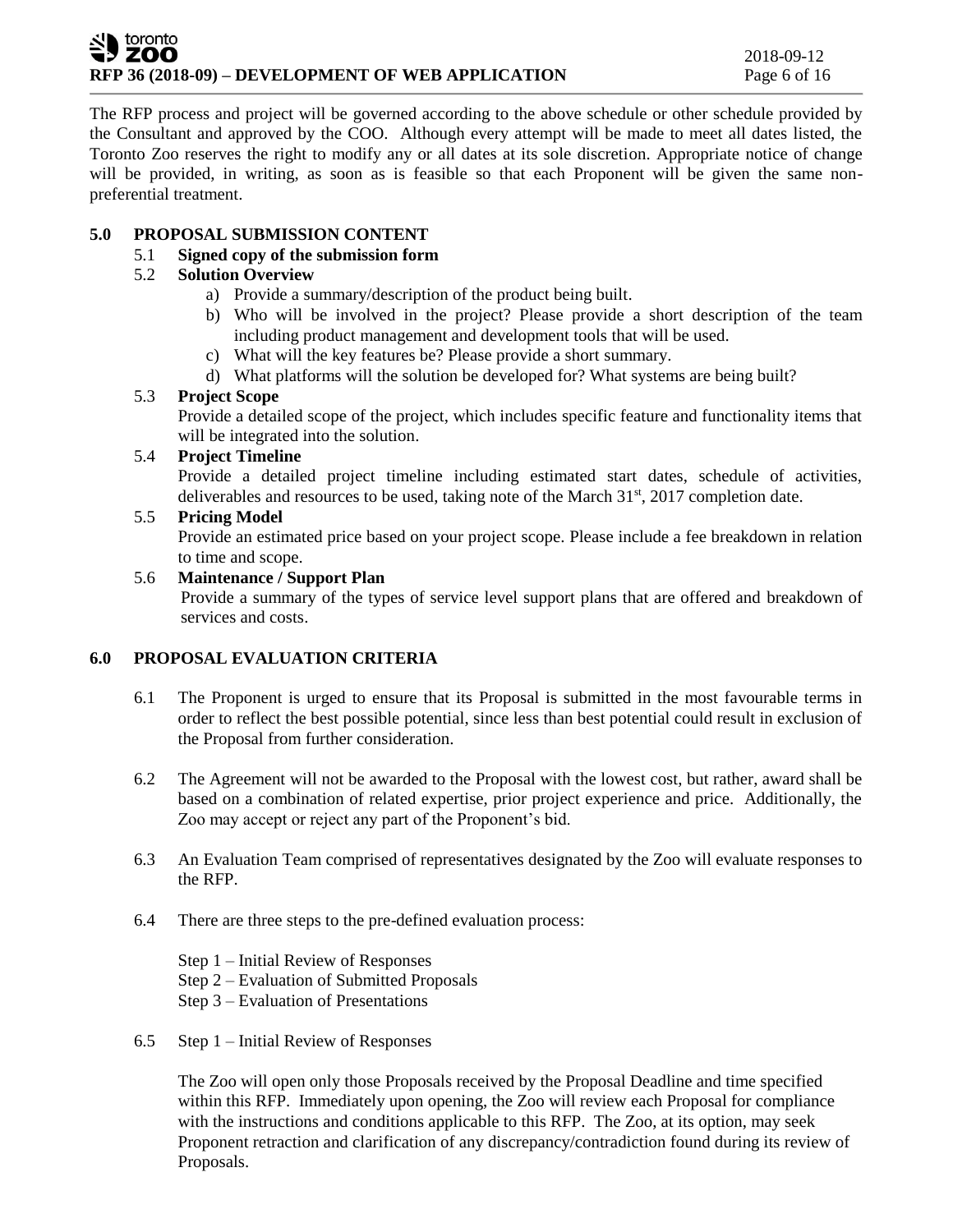## toronto ZOO **RFP 36 (2018-09) – DEVELOPMENT OF WEB APPLICATION** Page 7 of 16

## 6.6 Step 2 – Evaluation of Submitted Proposals

6.6.1 The Evaluation Team will evaluate each submitted Proposal, that has passed through Step 1, on criteria that will include, but not necessarily be limited to, the following:

| <b>Evaluation Criteria</b>                                      | <b>Points</b> |
|-----------------------------------------------------------------|---------------|
| Depth and breadth of the Project team's relevant qualifications | 25            |
| and experience with similar scale and type of Projects          |               |
| especially as it pertains to Mobile App development             |               |
| Depth and breadth of the Project team Lead's relevant           | 20            |
| qualifications and experience including the directly related    |               |
| experience of Mobile App development experience of your         |               |
| firm                                                            |               |
| Availability of team members during entire Project              | 10            |
| Commitment to complete work according to schedule of events     | 10            |
| within the RFP                                                  |               |
| Understanding of Project scope of work and details on the       | 10            |
| general approach and methodology that proponent would take      |               |
| in performing the services outlined within the RFP              |               |
| References and App development experience                       | 10            |
| Fee Proposal                                                    | 15            |

Adopt-A-Pond will rate proposals based on various factors including responsiveness to the requirements laid out in this RFP, cost and technical expertise of bidder and staff members, with relevant past experience and ability to complete the project within the required timeframe being a key element.

- 6.6.2 The Zoo may, at its discretion, eliminate a Proposal from further consideration if it deems the overall cost to be prohibitive.
- 6.6.3 A short-list of suitable Proponents may be established who may be invited to Step 3 to provide presentations related to their Proposal.
- 6.7 Step 3 Evaluation of Presentations (If Required)
	- 6.7.1 Invited Proponent(s) shall provide presentations in support of their Proposals or to demonstrate or otherwise expand on the information contained therein.
	- 6.7.2 The Proponent(s) shall ensure that the presentation is made by well versed staff with the authority to make decisions and commitments on behalf of the Proponent.
	- 6.7.3 Any and all costs incurred by the Proponent in order to prepare for and attend the presentation and/or demonstration including transportation, food, lodging, etc. shall be borne entirely by the Proponent.
- 6.8 The final score is then calculated as illustrated in the following table:

| <b>Evaluation</b>                                  | <b>Score</b>             |
|----------------------------------------------------|--------------------------|
| Step 1 – Initial Review of Submitted Proposals     | Prerequisite             |
| Step 2 – Evaluation of Submitted Proposals         | Maximum 100              |
| Step 3 – Evaluation of Presentations (If Required) | (Maximum 50 If Required) |
|                                                    |                          |
| <b>Total maximum score excluding Presentation</b>  | 100                      |
| <b>Total maximum score including Presentation</b>  | 150                      |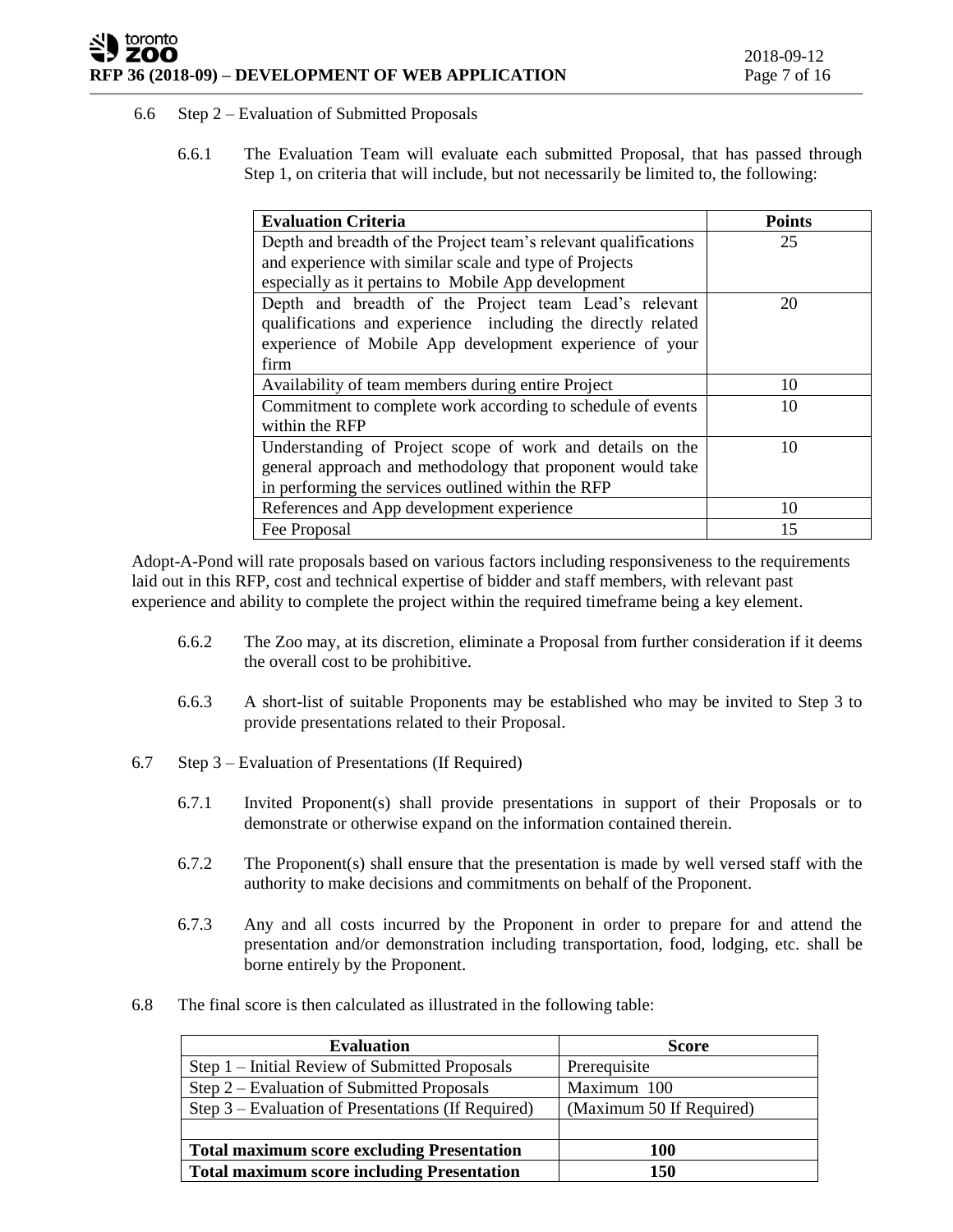- 6.9 By responding to this Proposal, the Proponent agrees to accept the recommendation of the Evaluation Team as final.
- 6.10 All Proposals shall be submitted by the Proponent on the understanding that the Proposals shall become the property of the Zoo.

# **7.0 CONTRACT REQUIREMENTS**

#### 7.1 **Contract Form**:

The Successful Proponent shall be retained through the issuance of a purchase order or an agreement, which shall include the terms and conditions of this Request for Proposal.

### 7.2 **Negotiations and Agreement**

The award of any Agreement will be at the absolute discretion of the Toronto Zoo. The selection of the Preferred Proponent will not oblige the Toronto Zoo to negotiate or execute an Agreement with that Preferred Proponent.

The Toronto Zoo shall have the right to negotiate on such matter(s) as it chooses with the Preferred Proponent without obligation to communicate, negotiate or review similar modifications with other Proponents. The Toronto Zoo shall incur no liability to any other Proponent as a result of such negotiation or alternative arrangements.

During negotiations, the scope of the services may be refined, issues may be prioritized, responsibilities among the Proponent, all staff and sub-consultants provided by it and the Board may be settled and the issues concerning implementation may be clarified.

If any Agreement cannot be negotiated within thirty (30) business days of notification to the Preferred Proponent, the Toronto Zoo may, at its sole discretion, choose to continue negotiations for a period of time, terminate negotiations with that Proponent and negotiate an Agreement with another Proponent or abort the RFP process and not enter into any Agreement with any of the Proponents.

#### 7.3 **Insurance:**

- 7.3.1 The Consultant shall effect, maintain and keep in force, at its sole cost and expense and satisfactory to the CEO as to form and substance the insurance described below:
- 7.3.2 The Consultant shall be required to arrange, pay for and maintain in force at all times at the Consultant's expense such comprehensive policies of insurance as applicable to persons undertaking the Work, including liability and professional liability (errors and omissions) coverage which are to be written in amounts, with deductible limits and terms that shall be subject to the approval of the CEO at all times.

The Consultant shall provide certified copies of such insurance or a certificate(s) of insurance as determined by, and upon request of the Toronto Zoo. Without limiting the generality of the foregoing, the comprehensive general liability policy coverage required under the Contract will be Two Million (\$2,000,000) Dollars minimum and the policy shall name the Board of Management Toronto Zoo, Toronto and Region Conservation Authority and the City of Toronto as insured as if a separate policy had been issued to each and shall include a cross/liability-severability of interest clause.

All insurance policies shall be endorsed to provide a minimum advance written notice of not less than thirty (30) days, in the event of cancellation, termination or reduction in coverage or limits, such notice to be made to the COO.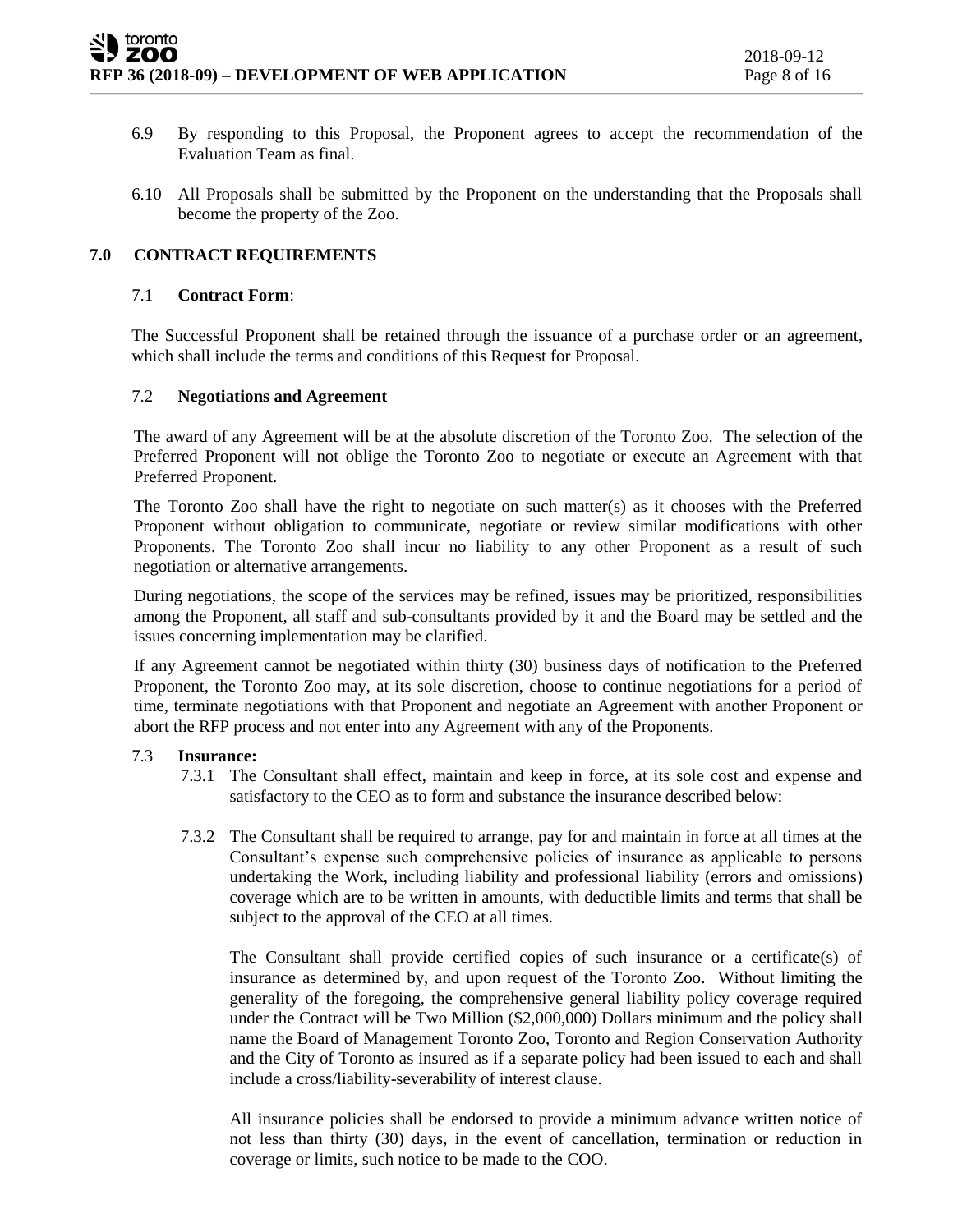All policies of insurance required to be taken out by the Successful Proponent shall be placed with insurers licensed to conduct business in the Province of Ontario and shall be subject to the approval of the COO, acting reasonably.

The Successful Proponent shall deliver to the Board evidence of the insurance required prior to the commencement of the agreement, in form and detail satisfactory to the COO acting reasonably.

All insurance policies shall be endorsed to provide a minimum advance written notice of not less than thirty (30) days, in the event of cancellation, termination or reduction in coverage or limits, such notice to be made to the COO.

The provisions of this section shall no way limit the requirements and obligations imposed on the successful firm elsewhere in the Contract, nor relieve the Successful Proponent from compliance therewith and fulfillment thereof.

The parties agree that insurance policies may be subject to deductible amounts, which deductible amounts shall be borne by the Contract.

# **8.0 TERMS AND CONDITIONS**

### 8.1 **Proponent Assurance:**

Unless otherwise stated, the goods, material, articles, equipment, work or services, specified or called for in or under this Proposal, shall be delivered or completely performed, as the case may be, by the Proponent as soon as possible and in any event within the period set out herein as the guaranteed period of delivery or completion.

### 8.2 **Country of Origin:**

Whenever possible, the goods, materials, articles or equipment, specified or called for in or under this Proposal, shall be of Canadian origin and manufacture.

#### 8.3 **Invoicing:**

Unless otherwise indicated herein, the prices stated are payable in Canadian Funds at the head office of the Toronto Zoo. Harmonized Sales Tax where applicable shall each be shown as a separate item. The Proponent's HST registration number must be indicated on the invoice.

The Proponent shall clearly show any special charges as separate items on the invoice.

Payments to non-resident Proponents may be subject to withholding taxes under the Income Tax Act (Canada). Unless a non-resident Proponent provides the Toronto Zoo with a letter from Revenue Canada Taxation waiving the withholding requirements, the Toronto Zoo will withhold the taxes it determines are required under the Income Tax Act (Canada). Further information is available at the CRA website, [www.cra-arc.gc.ca](http://www.cra-arc.gc.ca/)

## 8.4 **Right to Cancel:**

The Toronto Zoo shall have the right to cancel at any time this Proposal or any contract or any part of any contract resulting from this Proposal in respect of the goods, material, articles, equipment, work or services set out in this Proposal or any such contract or part of such contract, not delivered or performed at the time of such cancellation, and the Toronto Zoo will not be responsible to make any payments in respect of any such goods, materials, articles, equipment, work or services and shall not incur any liability whatsoever in respect thereto.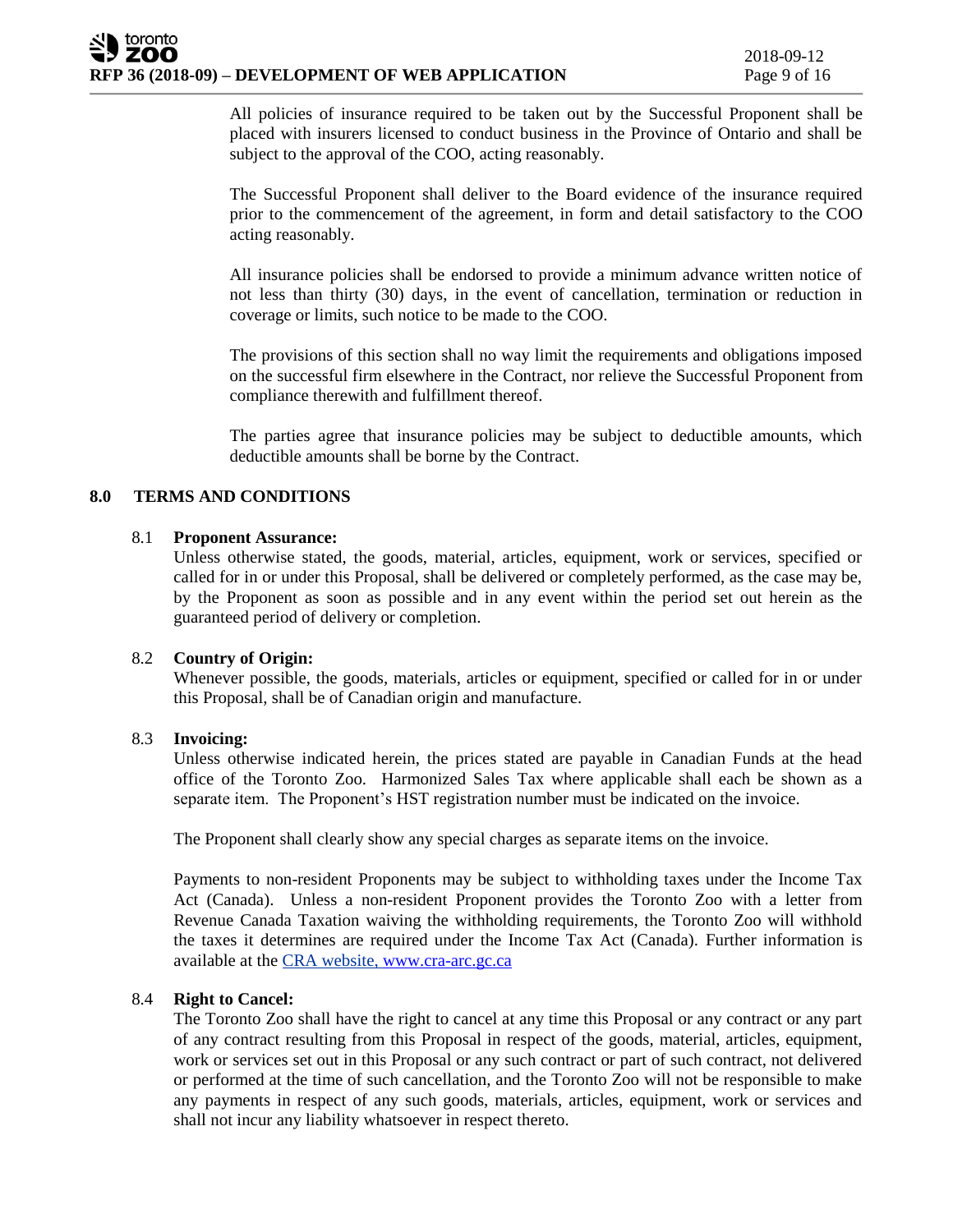In the event that the Proponent fails or neglects by any act or omission to comply with any of the conditions set out herein, this Proposal or any contract resulting from this Proposal may be unconditionally cancelled by the Toronto Zoo without notice to the Proponent.

## 8.5 **Interest:**

The Bidder/Proponent shall not be entitled to any interest upon any bill on account of delay in its approval by the Toronto Zoo.

# 8.6 **Official Agreement:**

No verbal arrangement or agreement, relating to the goods, material, articles, equipment, work or services, specified or called for under this Proposal, will be considered binding, and every notice advice or other communication pertaining thereto, must be in writing and signed by a duly authorized person.

### 8.7 **Insurance and Policies**

Provide minimum \$5,000,000 Commercial Liability Insurance in respect of injury or death to a single person or for property damage in a manner satisfactory to the Chief Operating Officer must be maintained through the Project and included in the Fee Proposal.

Standard automobile liability insurance for all owned vehicles with limits of not less than Two Million Dollars (\$2,000,000.00) per occurrence.

Professional liability insurance (errors and omissions) with limits of not less than Two Million Dollars (\$2,000,000.00) per occurrence.

All insurance policies shall be endorsed to provide a minimum advance written notice of not less than thirty (30) days, in the event of cancellation, termination or reduction in coverage or limits, such notice to be made to the Chief Operating Officer.

All policies of insurance required to be taken out by the Consultant shall be placed with insurers licensed to conduct business in the Province of Ontario and shall be subject to the approval of the CEO, acting reasonably.

The Successful firm shall deliver to the Board evidence of the insurance required prior to the commencement of the agreement, in form and detail satisfactory to the CEO acting reasonably.

All insurance policies shall be endorsed to provide a minimum advance written notice of not less than thirty (30) days, in the event of cancellation, termination or reduction in coverage or limits, such notice to be made to the CEO.

The provisions of this section shall no way limit the requirements and obligations imposed on the successful firm elsewhere in the Contract, nor relieve the Consultant from compliance therewith and fulfillment thereof.

The parties agree that insurance policies may be subject to deductible amounts, which deductible amounts shall be borne by the Contract.

#### 8.8 **Safety:**

The Proponent shall, as applicable, conform to and enforce strict compliance with the Occupational Health and Safety Act and for purposes of the Act be designated as the "constructor" for the Service.

The Proponent must adhere to all relevant Zoo policies, including, but not limited to, the Contractor Safety Policy, Working in the Vicinity of Animal Containments Policy and the Vehicles on Site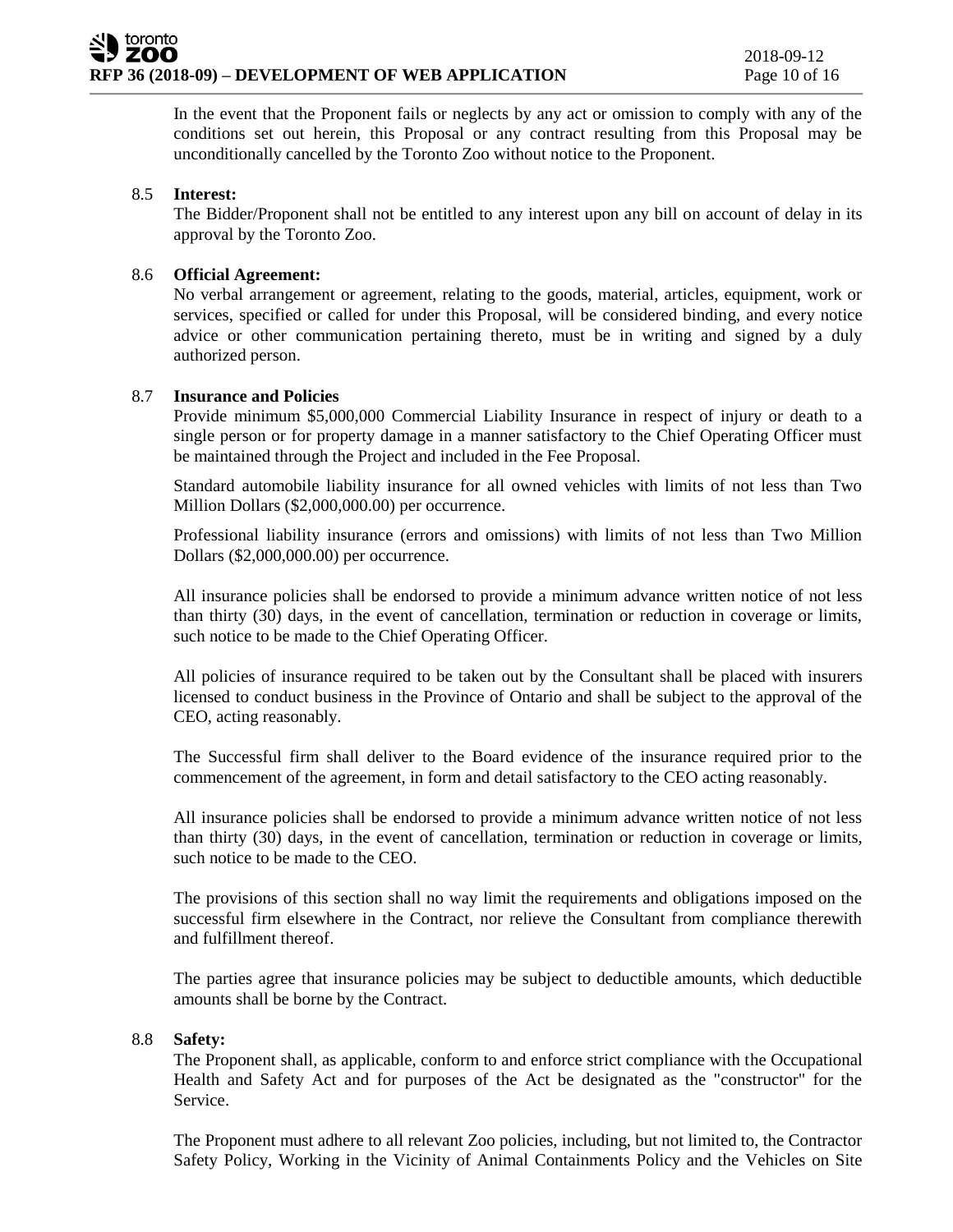Policy, copies of which the Chief Operating Officer, Toronto Zoo, shall supply to the Preferred Proponent.

# 8.9 **Indemnity:**

The Proponent shall at all times well and truly save, defend, keep harmless and fully indemnify the Toronto Zoo, the Board of Management of the Toronto Zoo, the City of Toronto, the Toronto & Region Conservation Authority, and their servants, employees, officers, agents and invitees, from and against all actions, suits, claims, demands, losses, costs, charges, damages, and expenses, brought or made against or incurred by their servants, officers, employees, agents or invitees in any way relating, directly or indirectly, to goods, material, articles or equipment supplied or to be supplied, or to the supplying of goods or services, pursuant to this Proposal, or any other claim, action, suit, demand, loss, cost, charge, damage or expense relating to copyright, trademark or patent with regard directly or indirectly with any such goods, services, material, articles or equipment or the supply or performance thereof.

# 8.10 **Governing Law**

This RFP and any Proposal submitted in response to it and the process contemplated by this RFP including any ensuing Agreement shall be governed by the laws of the Province of Ontario. Any dispute arising out of this RFP or this RFP process will be determined by a court of competent jurisdiction in the Province of Ontario

# 8.11 **Guaranty of Proposal:**

All goods, material, articles, equipment, work or services, specified or called for in or under this Proposal, shall be supplied or performed at the price or process and on the basis set forth or referred to in and in accordance with the offer and this Proposal. The basis on which this Proposal is given shall include any specifications, plans, price schedules, samples, addenda or other details pertaining thereto, or provided in connection therewith.

# 8.12 **Formal Contract:**

The Proponent may be required and shall, if requested by the Toronto Zoo, execute and enter into a formal contract that is satisfactory to the solicitor for the Toronto Zoo, in order to document the contract resulting from this Proposal and to embody indemnity and related provisions that in the opinion of such solicitor are required to protect the Toronto Zoo.

# 8.13 **Warranty of Product:**

The Proponent warrants any goods, material, articles or equipment, to be supplied under or pursuant to this Proposal, that is or are to be made or used for particular purpose, will be fit and suitable for that purpose.

# 8.14 **Environmental Commitment – G.I.P.P.E.R.**

G.I.P.P.E.R. Statement of Principle – The Toronto Zoo in 1990-07-23, adopted the following G.I.P.P.E.R. (Governments Incorporating Procurement Policies to Eliminate Refuse Committee) Statement of Principle in order to contribute to waste reduction and to further the development and awareness of Environmentally Sound Purchasing.

"In order to contribute to waste reduction and to increase the development and awareness of Environmentally Sound Purchasing, acquisitions of goods and services will ensure that wherever possible specifications are amended to provide for the expanded use of durable products, reusable products and products (including those used in services) that contain the maximum level of postconsumer waste and/or recyclable content, without significantly affecting the intended use of the products or service. It is recognized that cost analysis is required in order to ensure that the products are made available at competitive prices"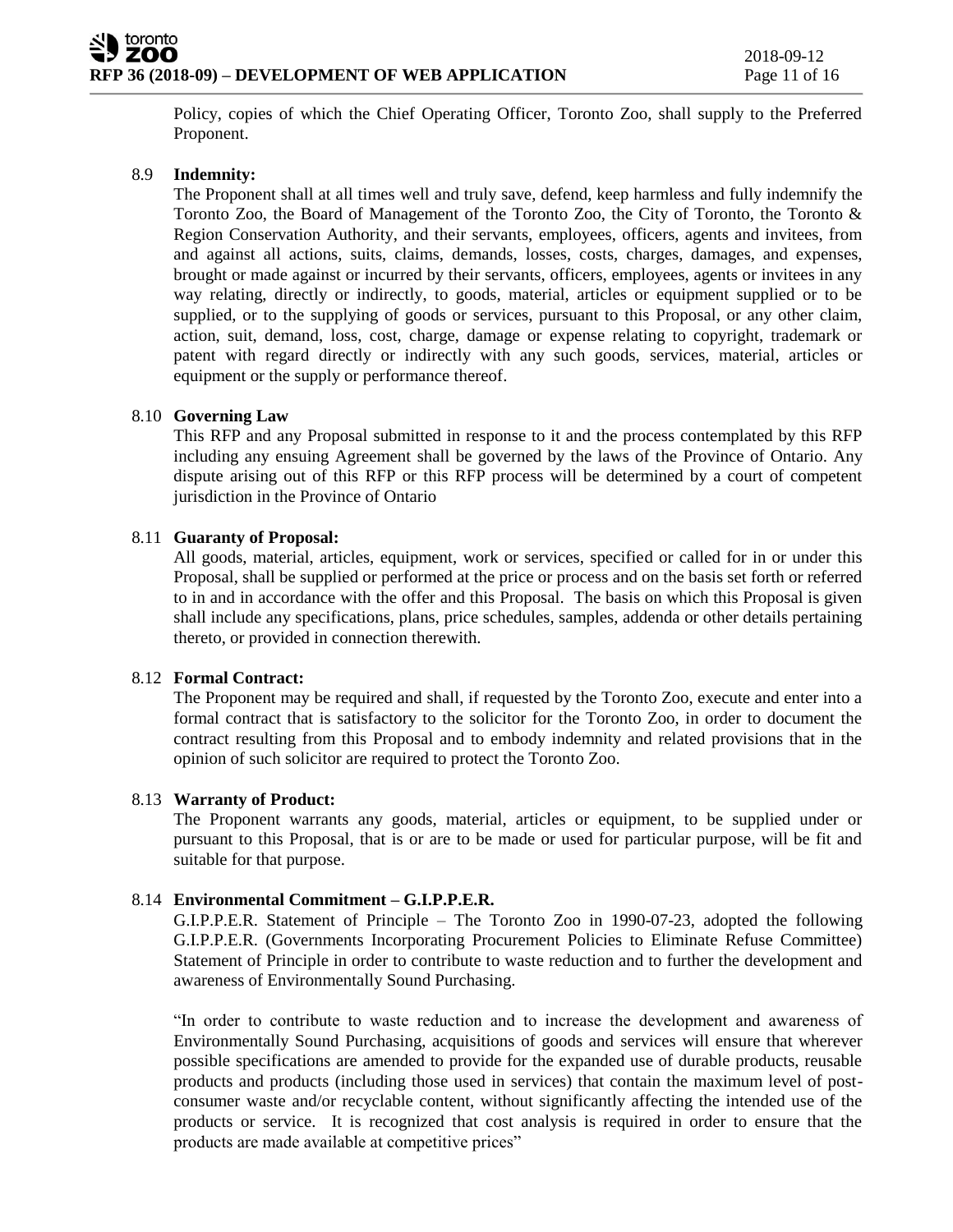All Proponents are encouraged to be pro-active in assisting the Toronto Zoo in achieving this principle. Alternative goods & services, suggested by the Proponent, addressing the above principle will be considered by the Toronto Zoo, within a reasonable price range.

# 8.15 **Proposal/Quotation Costs:**

The proponent shall bear all costs and expenses with respect to the preparation and submission of its proposal/quotation costs and the bidder participation in the proposal/quotation/proposal costs process, including, but not limited to: site visits and inspections, all information gathering processes, interviews, preparing responses to questions or requests for clarification from the Toronto Zoo, preparation of questions for the Toronto Zoo, and contract discussions and negotiations.

The Toronto Zoo shall not be responsible for or liable to pay any proposal/quotation costs of any proponent regardless of the conduct or outcome of the proposal/quotation Request, Purchase Order process or Contract process.

# 8.16 **Copyright:**

All final custom designs, artwork, etc. shall become the property of the Toronto Zoo. The Toronto Zoo shall retain sole copyright of all work that is developed or created at the request of the Toronto Zoo Toronto Zoo and the Proponent shall have no rights of sale or production other than the use for personal promotion of the author.

If the Proponent finds discrepancies in or omissions from these Specifications or if he/she is in doubt as to their meaning, he/she shall notify the Toronto Zoo, who may issue a written addendum. The Toronto Zoo will make oral interpretations of the meaning of these documents and drawings.

If an addendum(s) are issued by the Toronto Zoo during the proposal period, such addendum(s) must be acknowledged by the Proponent in writing in their pricing submission.

# 8.17 **Toronto Zoo Rights and Options Reserved:**

The Toronto Zoo reserves the right to award the contract to any proponent who will best serve the interest of the Toronto Zoo. The Toronto Zoo reserves the right, in its sole discretion, to exercise the following rights and options with respect to the proposal submission, evaluation and selection process under this RFP:

- a. To reject any or all proposals;
- b. To re-issue this RFP at any time prior to award of work;
- c. To cancel this RFP with or without issuing another RFP;

d. To supplement, amend, substitute or otherwise modify this RFP at any time prior to the selection of one or more proponents for negotiation;

e. To accept or reject any or all of the items in any proposal and award the work in whole or in part;

f. To waive any informality, defect, non-responsiveness and/or deviation from this RFP and its requirements;

g. To permit or reject at the Toronto Zoo's sole discretion, amendments (including information inadvertently omitted), modifications, alterations and/or corrections of proposals by some or all of the proponents following proposal submission;

h. To request that some or all of the proponents modify proposals based upon the Toronto Zoo's review and evaluation;

i. To request additional or clarifying information or more detailed information from any Proponent at any time, before or after proposal submission, including information inadvertently omitted by the proponent.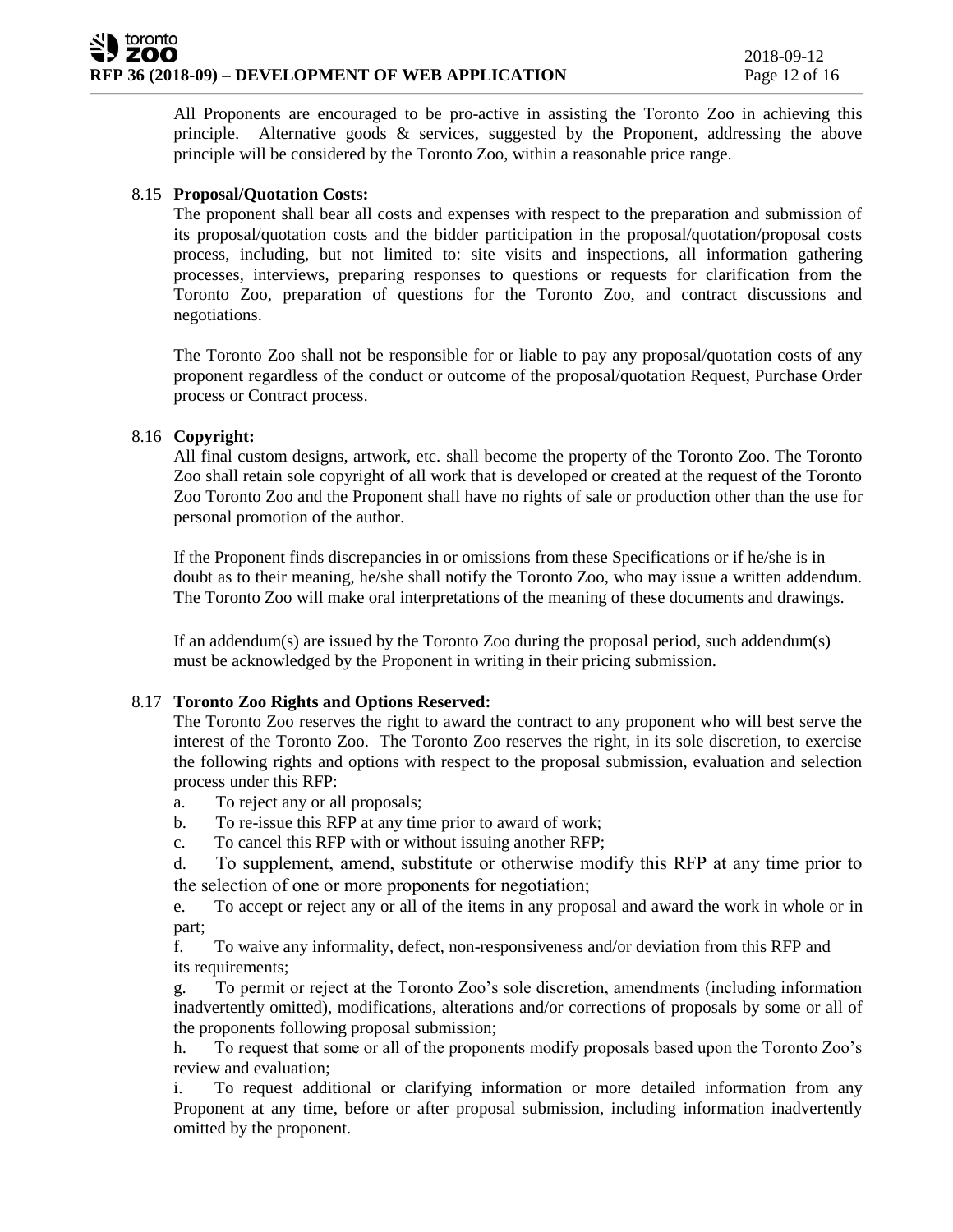# 8.18 **Performance:**

All work to be done under the Contract shall be done to the satisfaction of the Toronto Zoo or their representative authorized to act for them, and the materials and process of preparation and manufacture shall at all times be subject to their examination and inspection and rejection in any stage of the preparation or manufacture.

## 8.19 **Co-ordination of Work:**

The proponent shall co-ordinate all work with the Toronto Zoo or their representative authorized to act for them, to ensure co-ordination and timely execution of service.

### 8.20 **Education Institute Status**

The Toronto Zoo is a registered educational institute and accordingly may be eligible for preferred pricing which should be reflected in the Tender as submitted

## 8.21 **Charity Status**

The Toronto Zoo is a registered charitable organization (registration #BN 119216398RR0001) and accordingly may be eligible for preferred pricing which should be reflected in the Quotation as submitted.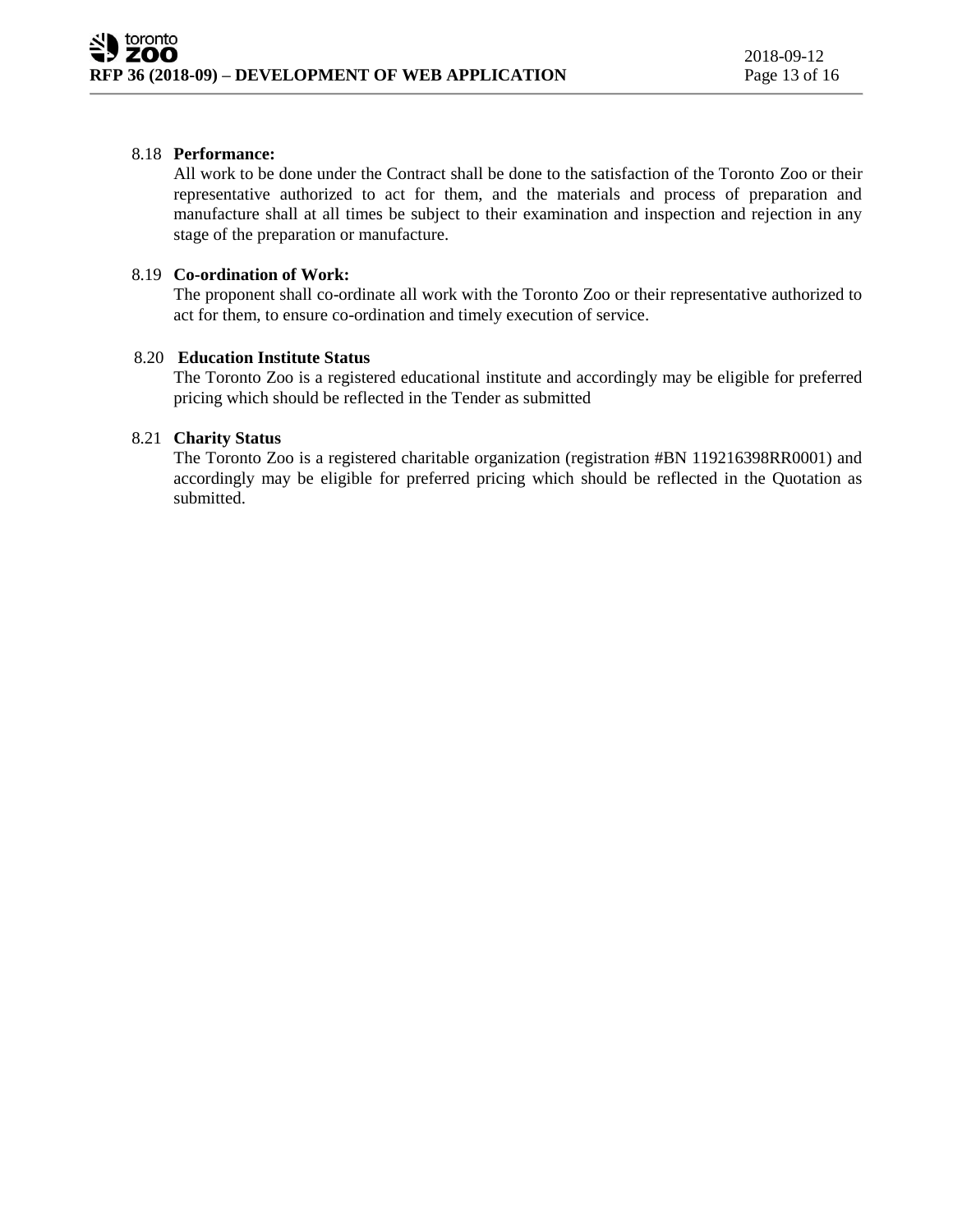### **9.0 SUBMISSION FORMS**

\_\_\_\_\_\_\_\_\_\_.

The undersigned Proponent having reviewed and fully understood the RFP and all terms and requirements of the RFP and all terms and conditions of the RFP and information provided, hereby submits the attached Proposal and supporting materials ("the Proposal") in accordance.

I/We, hereby, have received, allowed for and included as part of our submission all issued Addendum numbered

The Board of Management of the Toronto Zoo reserves the right to reject any or all Proposals or to accept any Proposal, should it deem such action to be in its interests.

By submitting a Proposal the Proponent agrees to all of the terms and conditions of this Request for Proposal.

By signing and submitting this proposal, you are agreeing to the release of your proposal information, as deemed necessary by the Board, in order to conduct business associated with this proposal or project.

| <b>COMPANY INFORMATION</b> |           |
|----------------------------|-----------|
| Company Name:              |           |
|                            |           |
| Name of authorized         |           |
| <b>Signing Officer</b>     | Title:    |
| Signature:                 | Date:     |
|                            |           |
| <b>Contact Name:</b>       | Title:    |
|                            |           |
| Address:                   |           |
| Telephone #:               | Fax #:    |
|                            |           |
| Email:                     | Web Site: |
|                            |           |
| HST#:                      |           |
|                            |           |
|                            |           |

| <b>DISCOUNT</b>                                                                                 | <b>Discount</b> | <b>Days</b> |
|-------------------------------------------------------------------------------------------------|-----------------|-------------|
| Discount allowed for prompt payment and period within which<br>invoice must be paid to qualify. | $\%$            |             |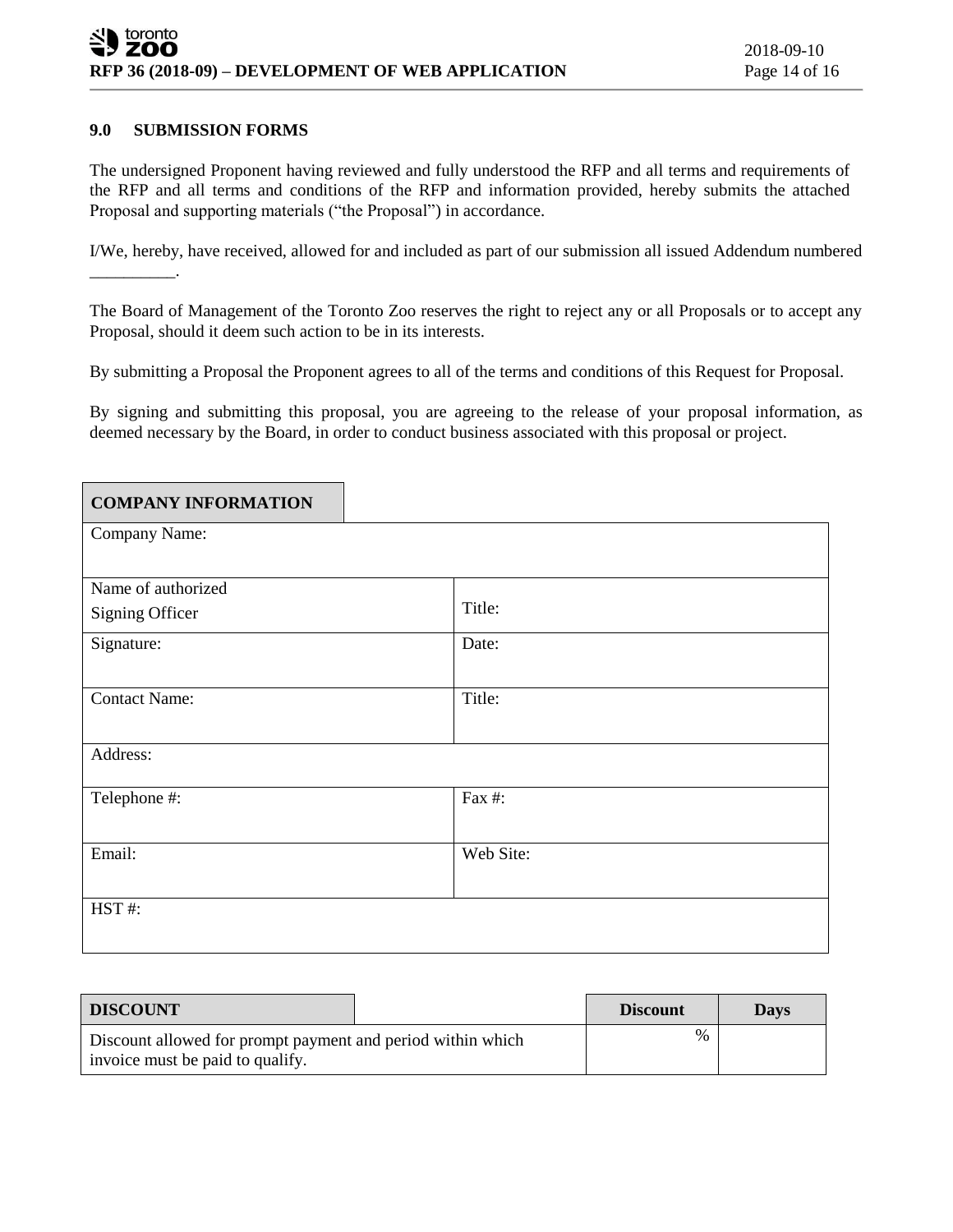## **SUBMISSION LABEL**

**This address label should be printed and affixed to the front of your sealed tender, quotation and proposal envelope/package submission. Toronto Zoo will not be held responsible for envelopes and packages that are not properly labeled or submitted to an address other than the one listed on this label.**

**Proponent Name** 

**RFP 36 (2018-09)- Development of Web Application Closing: Wednesday, 2018-09-26, 12:00 hours (noon) local time**

#### **TO BE RETURNED TO**

**TORONTO ZOO C/O SUPERVISOR, PURCHASING & SUPPLY ADMINISTRATIVE SUPPORT CENTRE 361A OLD FINCH AVE. TORONTO, ONTARIO M1B 5K7**